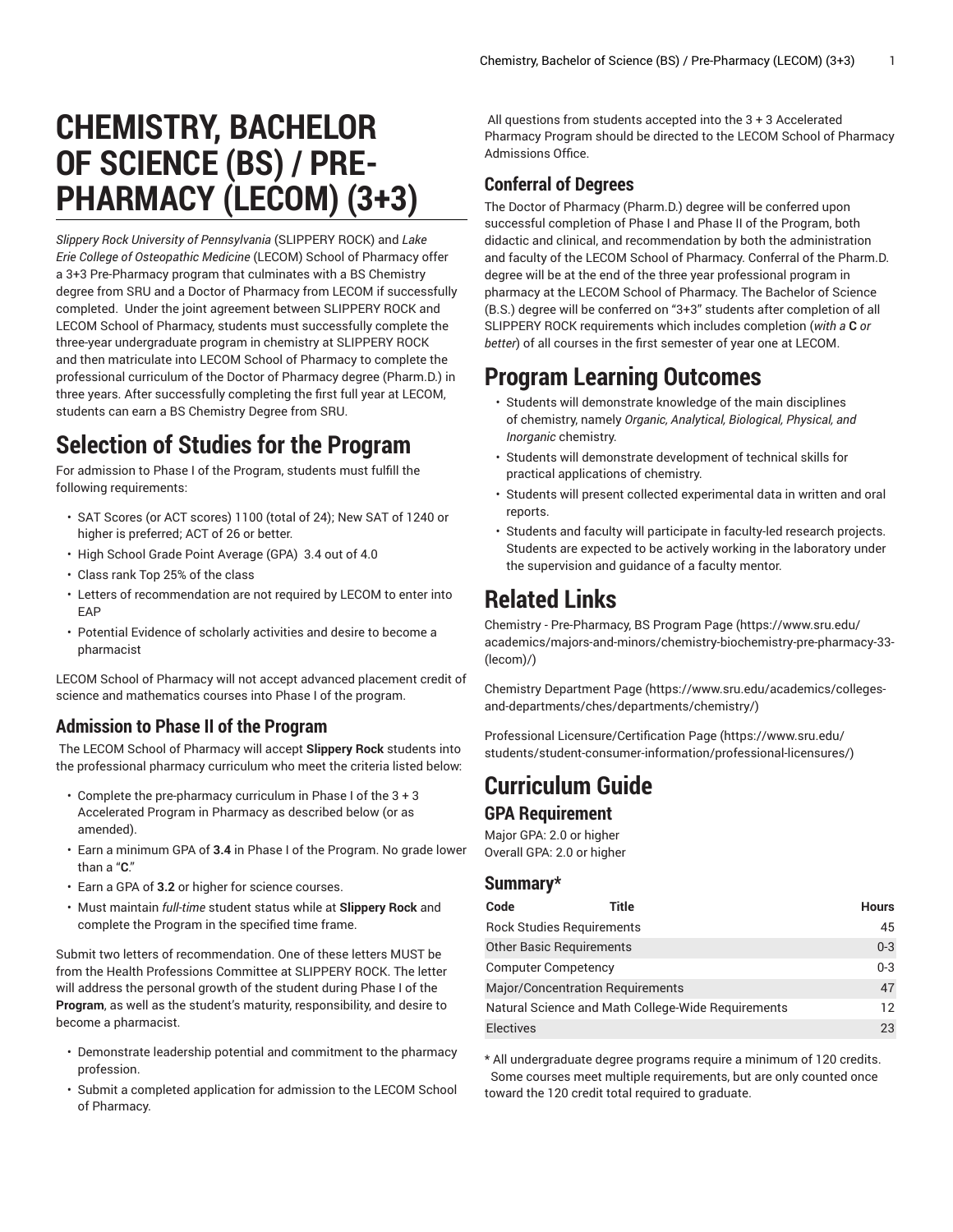#### **Rock Studies Requirements**

| Code                                  | <b>Title</b>                                                           | <b>Hours</b> |
|---------------------------------------|------------------------------------------------------------------------|--------------|
| <b>The Rock</b>                       |                                                                        |              |
| <b>SUBJ139</b>                        | University Seminar <sup>1</sup>                                        | 3            |
| <b>ENGL 102</b>                       | <b>Critical Writing</b>                                                | 3            |
| <b>ENGL 104</b>                       | <b>Critical Reading</b>                                                | 3            |
| <b>MATH 225</b>                       | Calculus I <sup>2</sup>                                                | 4            |
| Select one of the following:          |                                                                        | 3            |
| <b>COMM 200</b>                       | Civil Discourse: Theory & Practice                                     |              |
| <b>PHIL 110</b>                       | <b>Ethics and Civil Discourse</b>                                      |              |
| <b>POLS 235</b>                       | Civil Discourse and Democracy                                          |              |
| Subtotal                              |                                                                        | 16           |
| <b>Integrated Inquiry</b>             |                                                                        |              |
| <b>Creative and Aesthetic Inquiry</b> |                                                                        |              |
| studies/rock-studies-quick-quide/)    | Select 3 Credits (https://catalog.sru.edu/undergraduate/rock-          | 3            |
| Humanities Inquiry                    |                                                                        |              |
| studies/rock-studies-quick-quide/)    | Select 3 Credits (https://catalog.sru.edu/undergraduate/rock-          | 3            |
| Social Science Inquiry                |                                                                        |              |
| studies/rock-studies-quick-quide/)    | Select 3 Credits (https://catalog.sru.edu/undergraduate/rock-          | 3            |
| <b>Natural Sciences Inquiry</b>       |                                                                        |              |
| <b>CHFM 107</b><br>& CHEM 111         | <b>General Chemistry I</b><br>and General Chemistry I Lab <sup>2</sup> | 4            |
| <b>Physical Sciences Inquiry</b>      |                                                                        |              |
| <b>PHYS 216</b>                       | University Physics 1 with Lab <sup>2</sup>                             | 4            |
| Subtotal                              |                                                                        | 17           |
| <b>Thematic Thread</b>                |                                                                        |              |
| studies/rock-studies-quick-guide/) 3  | Select 12 Credits (https://catalog.sru.edu/undergraduate/rock-         | 12           |
| <b>Total Hours</b>                    |                                                                        | 45           |

1 Course offered in multiple subjects; cannot take course in first major subject

- 2 Course counts for 50% of Major requirements and Major GPA
- 3 From at least 3 categories; no more than 6 credits from one department; 6 credits must be 300-level or above.

#### **Basic Math Requirement**

Check with your adviser or a current degree audit report to see if you have been exempted from this course. The credit earned in this course will not be counted toward the 120 credit hour minimum needed to earn a degree.

| Code                           | Title                                          | Hours   |
|--------------------------------|------------------------------------------------|---------|
| Complete one of the following: |                                                | $0 - 3$ |
|                                | Meet required minimum SAT or ACT math score OR |         |
| ESAP 110                       | Beginning Algebra                              |         |
| <b>Total Hours</b>             |                                                | $0 - 3$ |

#### **Computer Competency**

| Code | Title                            |                                                            | <b>Hours</b> |
|------|----------------------------------|------------------------------------------------------------|--------------|
|      |                                  | Demonstrate "computer competency" by one of the following: | $0 - 3$      |
|      | Pass Computer Competency Exam OR |                                                            |              |

Select one of the following at SRU or another post-secondary institution:

| <b>Total Hours</b> |                                              | 0-3 |
|--------------------|----------------------------------------------|-----|
| PE 202             | <b>Technology for Wellness</b>               |     |
| <b>CPSC 130</b>    | Introduction to Computing and<br>Programming |     |
| <b>CPSC 110</b>    | <b>Computer Concepts</b>                     |     |
| <b>CPSC 100</b>    | Introduction to Computing for Liberal Arts   |     |

#### **Major Requirements**

- Students may not withdraw from any course.
- Please meet with adviser for Rock Studies recommended courses for Pre-Pharmacy Track
- Recommended Rock Studies Courses:
	- ECON 201 OR ECON 202
	- PSYC 105 OR INDP 201

| Code                                     | <b>Title</b>                                                             | <b>Hours</b>   |
|------------------------------------------|--------------------------------------------------------------------------|----------------|
| <b>Required Courses</b>                  |                                                                          |                |
| <b>CHEM 108</b>                          | General Chemistry II <sup>I</sup>                                        | 3              |
| <b>CHEM 112</b>                          | General Chemistry II Lab <sup>1</sup>                                    | 1              |
| <b>CHEM 201</b>                          | Organic Chemistry I <sup>1</sup>                                         | 3              |
| <b>CHEM 211</b>                          | Organic Chemistry Laboratory I <sup>1</sup>                              | 1              |
| <b>CHEM 202</b>                          | Organic Chemistry II <sup>I</sup>                                        | 3              |
| <b>CHFM 212</b>                          | Organic Chemistry Laboratory II <sup>1</sup>                             | 1              |
| <b>CHEM 301</b>                          | Physical Chemistry 1 <sup>1</sup>                                        | 3              |
| <b>CHEM 321</b>                          | Physical Chemistry Laboratory I <sup>1</sup>                             | 1              |
| <b>CHEM 335</b>                          | Biochemistry I <sup>1</sup>                                              | 3              |
| <b>CHEM 336</b>                          | Biochemistry Laboratory I <sup>1</sup>                                   | 1              |
| <b>CHEM 337</b>                          | <b>Biochemistry II</b>                                                   | 3              |
| <b>CHEM 338</b>                          | <b>Biochemistry Laboratory II</b>                                        | 1              |
| Subtotal                                 |                                                                          | 24             |
| <b>Chemistry Electives</b>               |                                                                          |                |
| Select one of the following:             |                                                                          | $\overline{4}$ |
| <b>CHEM 350</b><br>& CHEM 351            | <b>Analytical Chemistry</b><br>and Analytical Chemistry Lab <sup>1</sup> |                |
| <b>CHEM 425</b><br>& CHEM 426            | <b>Instrumental Analysis</b><br>and Instrumental Analysis Laboratory 1   |                |
| Subtotal                                 |                                                                          | 4              |
| <b>Required Math and Science Courses</b> |                                                                          |                |
| <b>PHYS 217</b>                          | University Physics 2 with Lab <sup>1</sup>                               | 4              |
| <b>STAT 152</b>                          | Elementary Statistics I                                                  | 3              |
| <b>MATH 230</b>                          | Calculus II <sup>1</sup>                                                 | 4              |
| <b>BIOL 104</b>                          | Principles of Biology with Lab <sup>1</sup>                              | $\overline{4}$ |
| <b>BIOL 250</b>                          | Genetics with Lab <sup>1</sup>                                           | 4              |
| Subtotal                                 |                                                                          | 19             |
| <b>Total Hours</b>                       |                                                                          | 47             |

1 Course counts for 50% of Major requirements and Major GPA

\* Some courses may require pre-requisites. Please see course descriptions to determine if there are any pre-requisites for that specific course.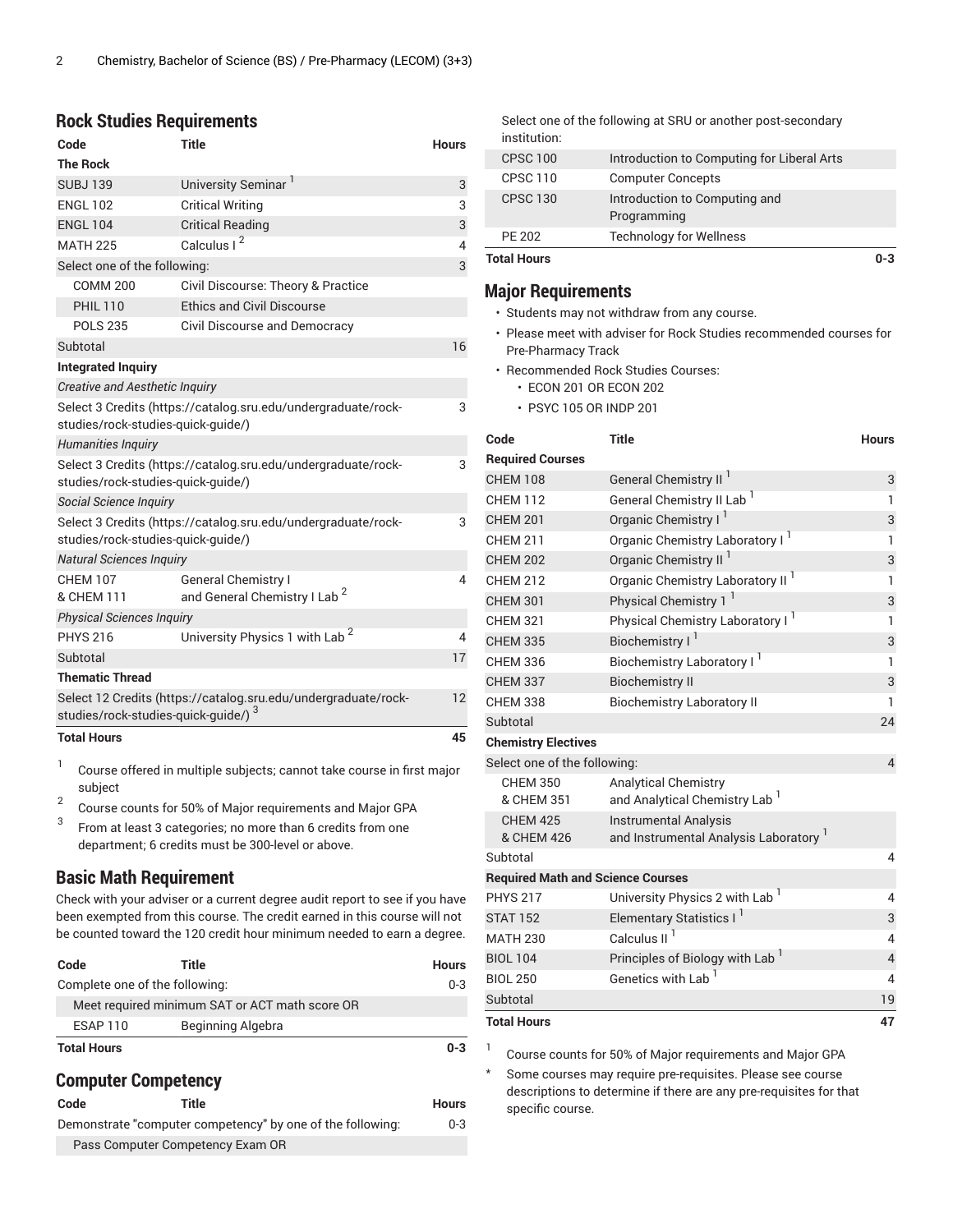#### **Natural Science and Math College-Wide Requirements**

| Code            | Title                                      | <b>Hours</b> |
|-----------------|--------------------------------------------|--------------|
| <b>CHEM 107</b> | General Chemistry I <sup>1</sup>           |              |
| <b>CHEM 111</b> | General Chemistry I Lab                    |              |
| <b>MATH 225</b> | Calculus $I1$                              |              |
| <b>PHYS 216</b> | University Physics 1 with Lab <sup>1</sup> |              |

Course counts for 50% of Major requirements and Major GPA

#### **Co-curricular and Experiential Learning**

Students are encouraged to explore additional curricular and co-curricular opportunities. There is a strong correlation between long-term student success and participation in the following types of programs and activities:

- 1. High-Impact Practice (HIP) designated classes (e.g., Organic Chemistry II Lab)
- 2. Student-faculty research
- 3. Student leadership development (Chemistry Club)
- 4. Career education and development
- 5. Internships

1

- 6. Student teaching (serve as Lab Assistants and tutors)
- 7. Volunteering

#### **Important Curriculum Guide Notes**

This Curriculum Guide is provided to help SRU students and prospective students better understand their intended major curriculum. Enrolled SRU students should note that the My Rock Audit may place alreadyearned and/or in progress courses in different, yet valid, curriculum categories. Enrolled SRU students should use the My Rock Audit Report and materials and information provided by their faculty advisers to ensure accurate progress towards degree completion. *The information on this guide is current as of the date listed. Students are responsible for curriculum requirements at the time of enrollment at the University*.

PASSHE - Pennsylvania State System of Higher Education Institutions

CHEMISTRY - BS (6118) Biochemistry w/3+3 Pre-Pharmacy (61P4) This program is effective as of Fall 2021 Revised 07.29.21 UCC 04.13.21

### **Recommended Three-Year Plan**

| Course                       | Title                               | <b>Hours</b> |
|------------------------------|-------------------------------------|--------------|
| <b>First Year</b>            |                                     |              |
| Fall                         |                                     |              |
| <b>CHEM 107</b>              | <b>General Chemistry I</b>          | 4            |
| & CHEM 111                   | and General Chemistry I Lab         |              |
| Select one of the following: |                                     | $3 - 4$      |
| <b>MATH 120</b>              | Intermediate Algebra (if necessary) |              |
| <b>MATH 125</b>              | Precalculus (if necessary)          |              |
| <b>MATH 225</b>              | Calculus I (if necessary)           |              |
| <b>MATH 230</b>              | Calculus II                         |              |
| <b>BIOL 104</b>              | Principles of Biology with Lab      | 4            |
| <b>SUBJ139</b>               | University Seminar <sup>1</sup>     | 3            |
|                              |                                     |              |

| <b>INDS 101</b>                                 | <b>FYRST Seminar</b>                                               | 1              |
|-------------------------------------------------|--------------------------------------------------------------------|----------------|
|                                                 | <b>Hours</b>                                                       | $15 - 16$      |
| <b>Spring</b>                                   |                                                                    |                |
| <b>CHEM 108</b>                                 | <b>General Chemistry II</b>                                        | 4              |
| & CHEM 112                                      | and General Chemistry II Lab                                       |                |
| Select one of the following:                    |                                                                    | 4              |
| <b>MATH 125</b>                                 | Precalculus (if necessary)                                         |                |
| <b>MATH 225</b>                                 | Calculus I (if necessary)                                          |                |
| <b>MATH 230</b>                                 | Calculus II                                                        |                |
| <b>ENGL 102</b>                                 | <b>Critical Writing</b>                                            | 3              |
| <b>BIOL 250</b>                                 | Genetics with Lab                                                  | 4              |
| Inquiry/Thread/Elective Course                  |                                                                    | 3              |
|                                                 | <b>Hours</b>                                                       | 18             |
| <b>Second Year</b>                              |                                                                    |                |
| Fall                                            |                                                                    |                |
| <b>CHFM 201</b>                                 | <b>Organic Chemistry I</b>                                         | 4              |
| & CHEM 211                                      | and Organic Chemistry Laboratory I                                 |                |
| Select one of the following:<br><b>MATH 225</b> |                                                                    | 4              |
| <b>MATH 230</b>                                 | Calculus I (if necessary)<br>Calculus II                           |                |
|                                                 |                                                                    |                |
| <b>PHYS 216</b>                                 | University Physics 1 with Lab                                      | 4              |
| <b>ENGL 104</b>                                 | <b>Critical Reading</b>                                            | 3              |
| Inquiry/Thread/Elective Course                  |                                                                    | 3              |
|                                                 | <b>Hours</b>                                                       | 18             |
| <b>Spring</b>                                   |                                                                    |                |
| <b>CHEM 202</b><br>& CHEM 212                   | <b>Organic Chemistry II</b><br>and Organic Chemistry Laboratory II | $\overline{4}$ |
| <b>MATH 230</b>                                 | Calculus II                                                        | 4              |
| <b>PHYS 217</b>                                 | University Physics 2 with Lab                                      | 4              |
| Select one of the following:                    |                                                                    | 3              |
| <b>COMM 200</b>                                 | Civil Discourse: Theory & Practice                                 |                |
| <b>PHIL 110</b>                                 | <b>Ethics and Civil Discourse</b>                                  |                |
| <b>POLS 235</b>                                 | <b>Civil Discourse and Democracy</b>                               |                |
| <b>STAT 152</b>                                 | <b>Elementary Statistics I</b>                                     | 3              |
|                                                 | <b>Hours</b>                                                       | 18             |
| <b>Third Year</b>                               |                                                                    |                |
| Fall                                            |                                                                    |                |
| <b>CHEM 301</b>                                 | <b>Physical Chemistry 1</b>                                        | 4              |
| & CHEM 321                                      | and Physical Chemistry Laboratory I                                |                |
| <b>CHEM 335</b>                                 | <b>Biochemistry I</b>                                              | 4              |
| & CHEM 336                                      | and Biochemistry Laboratory I                                      |                |
| <b>CHEM 350</b>                                 | <b>Analytical Chemistry</b>                                        | 4              |
| & CHEM 351                                      | and Analytical Chemistry Lab                                       |                |
| Inquiry/Thread/Elective Course                  |                                                                    | 3              |
| Inquiry/Thread/Elective Course                  |                                                                    | 3              |
|                                                 | <b>Hours</b>                                                       | 18             |
| <b>Spring</b>                                   |                                                                    |                |
| <b>CHEM 337</b>                                 | <b>Biochemistry II</b>                                             | 4              |
| & CHEM 338                                      | and Biochemistry Laboratory II                                     |                |
| Inquiry/Thread/Elective Course                  |                                                                    | 3              |
| Inquiry/Thread/Elective Course                  |                                                                    | 3              |
| Inquiry/Thread/Elective Course                  |                                                                    | 3              |